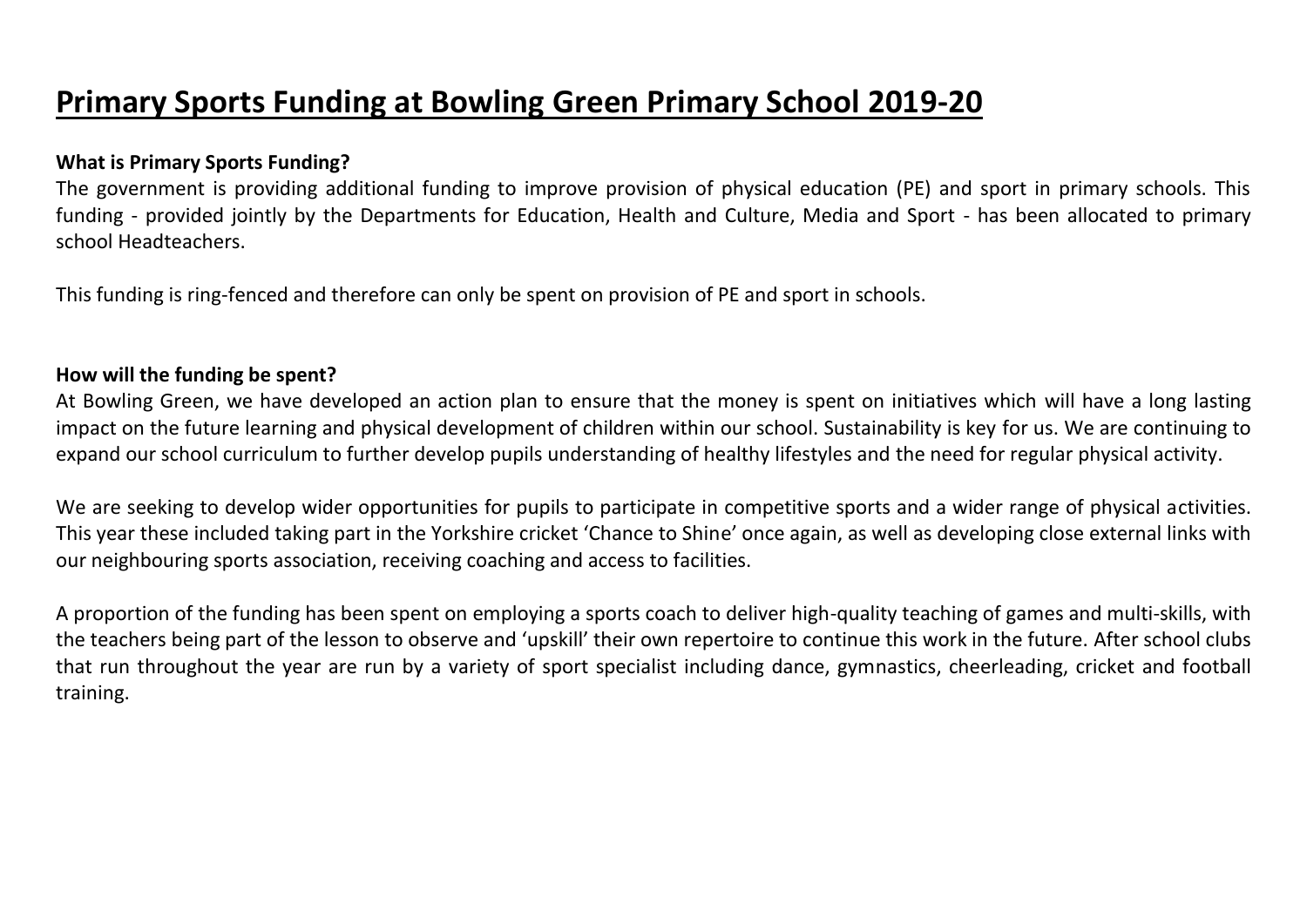• Objective 1: To develop the CPD of staff across the school.

| Initiative                                 | <b>Cost</b> | <b>Outcomes</b>                                           | Impact                                          |
|--------------------------------------------|-------------|-----------------------------------------------------------|-------------------------------------------------|
| To upskill P.E. co-ordinator and all staff | £495        | Increase the confidence, knowledge and skills of staff as | This was only booked later in the year and,     |
| through training and development.          |             | part of CPD.                                              | owing to Covid, much of the training was unable |
|                                            |             | Consistent delivery of P.E. across the school.            | to go ahead.                                    |
|                                            |             |                                                           |                                                 |
|                                            |             |                                                           | The P.E. co-ordinator attended initial training |
|                                            |             |                                                           | and, following this, organised a number of      |
|                                            |             |                                                           | sporting events, clubs and competitions.        |
|                                            |             |                                                           |                                                 |
|                                            |             |                                                           |                                                 |
|                                            |             |                                                           |                                                 |
|                                            |             |                                                           |                                                 |
|                                            |             |                                                           |                                                 |

• Objective 2: Continue to develop participation in sports for all children

| Initiative                                  | Cost           | <b>Outcomes</b>                                          | Impact                                          |
|---------------------------------------------|----------------|----------------------------------------------------------|-------------------------------------------------|
| To increase engagement in physical          | £75 for        | That all children will be offered engaging, structured   | This had started off well and more and more     |
| activity for all pupils by offering a wider | training for   | activities.                                              | children were becoming involved however, as     |
| range of sporting activities before,        | play leaders   |                                                          | they were only set up after February half-term, |
| during and after the school day.            | from Colin     | That older children take on responsibilities and show    | these activities were cut short owing to Covid- |
|                                             | Crowther.      | leadership skills.                                       | 19.                                             |
|                                             |                |                                                          |                                                 |
|                                             |                | That children are exposed to a wider range of sports and |                                                 |
|                                             | Multi-Sports   | activities.                                              |                                                 |
|                                             | club for       |                                                          |                                                 |
|                                             | lunchtime, one |                                                          |                                                 |
|                                             | afternoon and  |                                                          |                                                 |
|                                             | after school   |                                                          |                                                 |
|                                             |                |                                                          |                                                 |
|                                             | After school   |                                                          |                                                 |
|                                             | street dance   |                                                          |                                                 |
|                                             | club for all   |                                                          |                                                 |
|                                             | children. @    |                                                          |                                                 |
|                                             | £60 per        |                                                          |                                                 |
|                                             | session        |                                                          |                                                 |